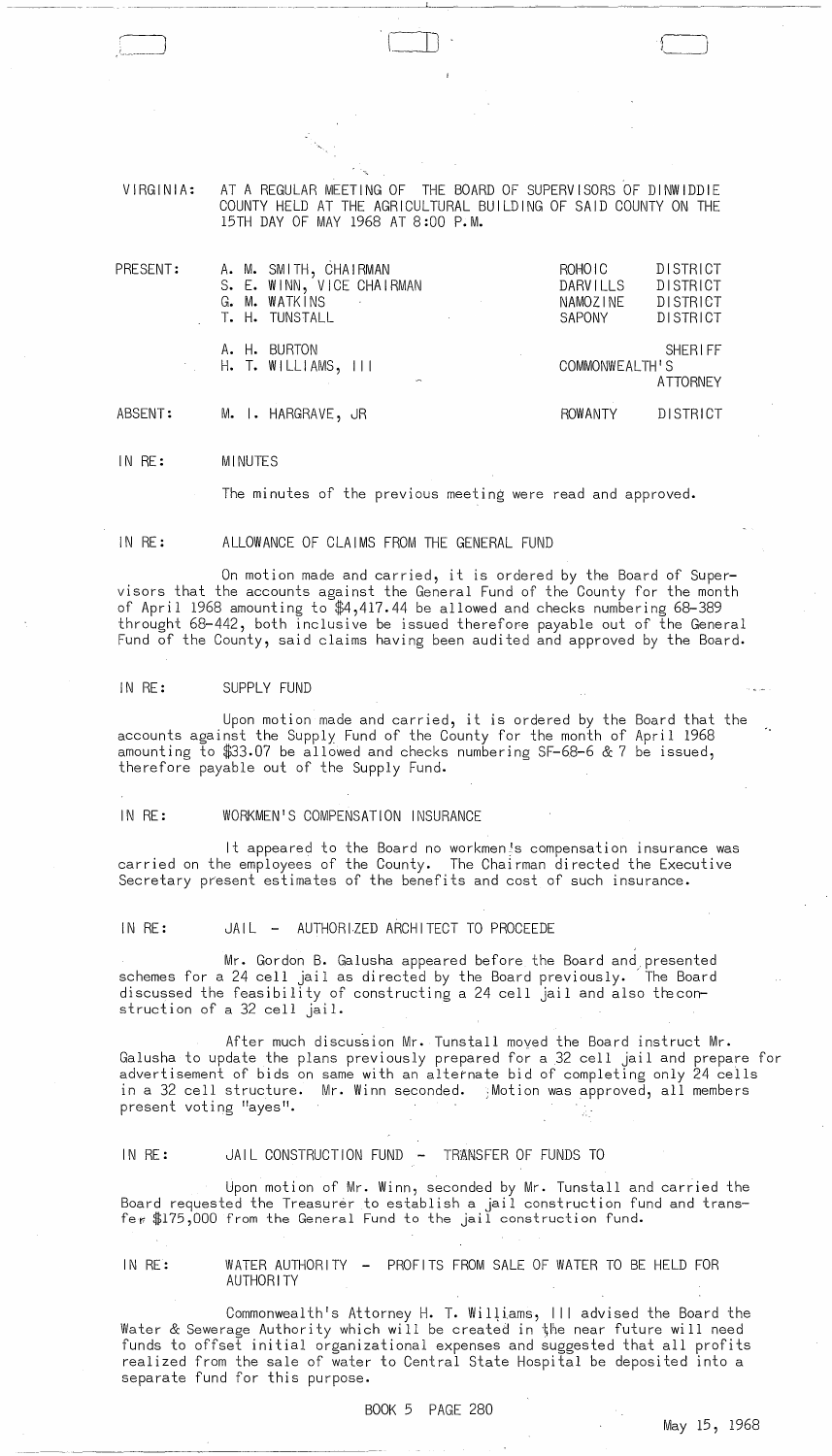Mr. Winn moved the treasurer set up a separate fund to deposit the profits from the sale of water. Mr. Watkins seconded. Motion was carried.

IN RE: ASSESSMENT OF NEW BUILDINGS - TO BE MADE SEMIANNUALLY

It was brought to the Board's attention that Section 58-811.1 of the Code of Virginia stated upon resolution by the majority of the governing body all new building substantially completed or fit for use, occupancy and enjoyment prior to November one of the year of completion shall be assessed when so completed, etc.

Mr. Winnmoved, Mr. Tunstall seconded and it was unanimously carried (all members present voting "aye") directing the Commissioner of the  $\tilde{R}$ evenue to assess all new buildings completed or fit for use, occupancy and enjoyment as of July one and to enter in the books the fair market value of such buildings as stated in Section 58-811.1 of the Code of Virginia.

IN RE: COUNTY OPERATING BUDGET 1968-69

 $-\frac{1}{2}$ 

There was presented the County Operating Budget for the year 1968-69 in the amount of  $\$3,007,459$  based on a tax rate of  $\$3.00$  per one hundred dollars assesed value as follows:

| ANTICIPATED INCOME<br>From Local Sources<br>Current Taxes<br>Delinquent Taxes<br>State Sales Tax<br>Local Sales Tax<br>Consumers Utility Tax (Eff. July 1, 68)<br>Other Funds (Sob April 1)<br>Total                                                                                                                                                                                                                                                                                                                                                                                                                                           | \$<br>849.591<br>12,000<br>329,597<br>79,019<br>103,954<br>107,253<br>\$1,481,414                                                                                                |
|------------------------------------------------------------------------------------------------------------------------------------------------------------------------------------------------------------------------------------------------------------------------------------------------------------------------------------------------------------------------------------------------------------------------------------------------------------------------------------------------------------------------------------------------------------------------------------------------------------------------------------------------|----------------------------------------------------------------------------------------------------------------------------------------------------------------------------------|
| From State Sources<br>School Funds<br>Public Assistance State & Fed.<br>ζC<br>Other<br>Total                                                                                                                                                                                                                                                                                                                                                                                                                                                                                                                                                   | 1,221,136<br>96,424<br>99,485<br>\$1,417,045                                                                                                                                     |
| From Federal Government<br>Sehool Program                                                                                                                                                                                                                                                                                                                                                                                                                                                                                                                                                                                                      | 20,000                                                                                                                                                                           |
| Sale of Property                                                                                                                                                                                                                                                                                                                                                                                                                                                                                                                                                                                                                               | 5,000                                                                                                                                                                            |
| Dog Fund                                                                                                                                                                                                                                                                                                                                                                                                                                                                                                                                                                                                                                       | $\pmb{\epsilon}$<br>9,000<br>34,000                                                                                                                                              |
| <b>TOTAL</b>                                                                                                                                                                                                                                                                                                                                                                                                                                                                                                                                                                                                                                   | \$2,932,459                                                                                                                                                                      |
| Unappropriated Funds July 1                                                                                                                                                                                                                                                                                                                                                                                                                                                                                                                                                                                                                    | 75,000                                                                                                                                                                           |
| ESTIMATED EXPENSES 1968-69<br>County Administration<br>1.<br>2.<br>3<br>Assessment of Taxable Property<br>Collection of Taxes<br>4<br>Recording of Documents<br>5A<br>Circuit Court<br>5B<br>County Court<br>5C<br>Commonwealth's Attorney<br>6A<br>Policing & Investigation<br>8С<br>Care of Pensoners<br>$\sim 0.4$ GeV.<br>$\overline{7}$<br>Fire Prevention & Extinction<br>8А<br>Board of Public Welfare<br>8B<br>Superintendent's Office<br>8C<br>Public Assistance<br>8E<br>Institutional Care<br>BH<br>Lunancy Commission<br>9<br>Public Health<br>Advancement of Agriculture & H. Eco.<br>11<br>12<br>Protection of Livestock & Fowll | \$3,007,459<br>29,656<br>13,654<br>12,700<br>6,500<br>3,280<br>345<br>6,128<br>23,284<br>6,260<br>6,970<br>420<br>28,790<br>98,020<br>6,000<br>1,200<br>9,154<br>12,500<br>6,160 |

 $\mathcal{A} \rightarrow \mathcal{B}$  .

 $\int_{\omega_2}^{+\infty} \frac{d\omega}{2}$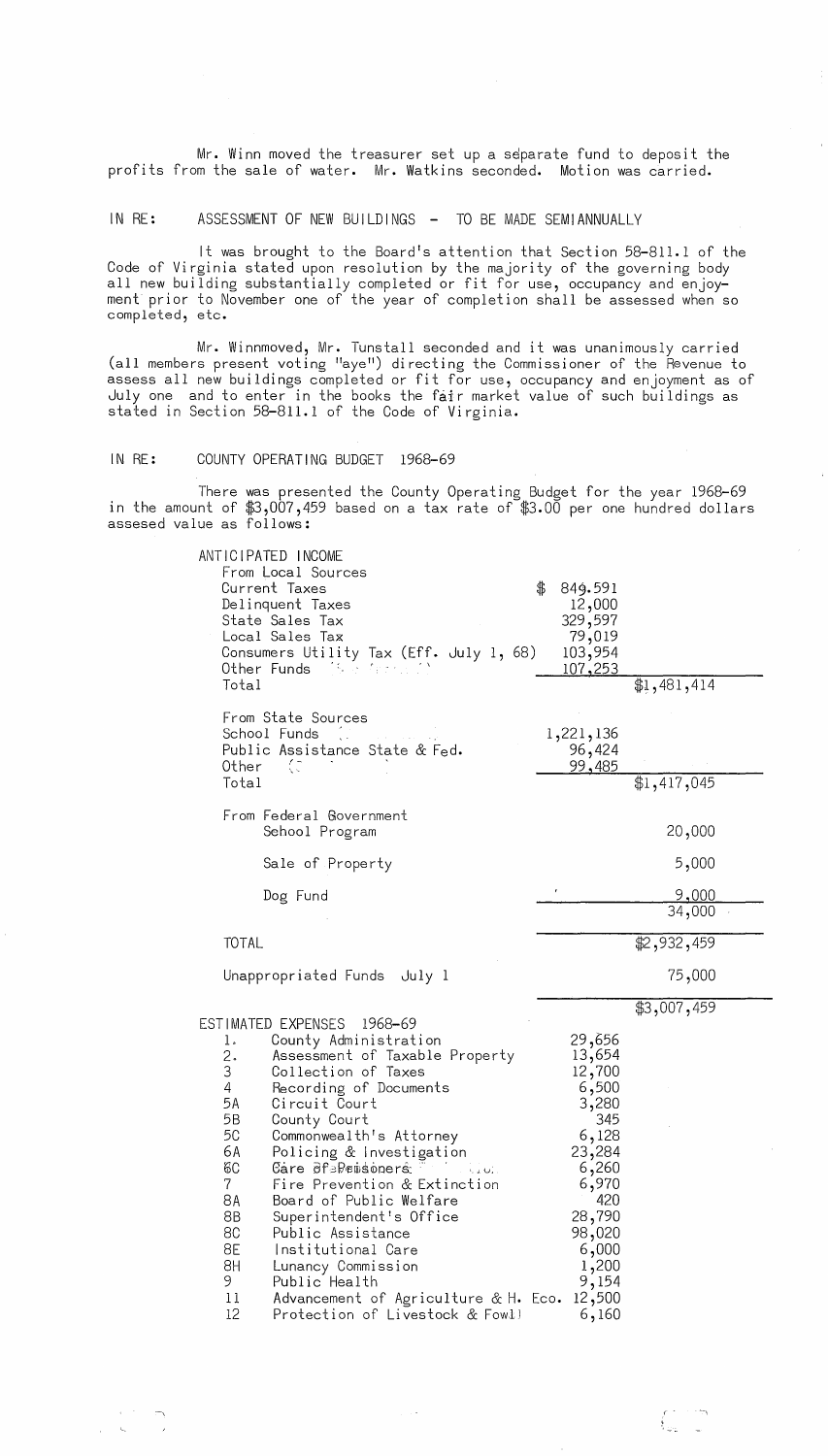| . 3 | 13             | Elections                    | 3,235     |             |
|-----|----------------|------------------------------|-----------|-------------|
|     | 14             | Maintenance of Buildings     | 9,920     |             |
|     | 15             | Highway & Street Lighting    | 4,350     |             |
|     | 17             | School Administration        | 2,587,941 |             |
|     | 18             | Miscellaneous                | 32,815    |             |
|     | 19             | Capital Outlay               | 22,775    |             |
|     |                | Total Re-occuring Expenses   |           | \$2,932,057 |
|     | 21             | Building Fund                |           | $-0-$       |
|     | 22             | Defense Against Annexation   |           | 25,000      |
|     |                | Total Expenses               |           | \$2,957,057 |
|     | $\mathbb{R}^n$ | Unappropriated Funds June 30 |           | 50,402      |
|     |                | Grand Total                  |           | \$3,007,459 |
|     |                |                              |           |             |

Upon motion of Mr. Wint seconded by Mr. Tunstall and carried, the above budget was accepted by the Board and ordered advertised for final adoption June 19, 1968.

### IN RE: UTILITY CONSUMERS TAX - INTRODUCED

~----"----------

" ")

It was brought to the Board's attention the anticipated income in the proposed 1968-69 budget includes certain funds expected from the enactment of a utility consumers tax, said tax being based on 10% of the first \$10.00 per month of utility residential billing and 10% of the first \$100.00 per month for business and commercial billing on all utility bills due on or after July 1, 1968.

The proposed ordinance imposing the utility tax was distributed and explained to the Board. Mr. Winn moved the proposed ordinance be advertized for a public hearing June 19, 1968 at 8:15 **P.M.** Mr. Watkins seconded. Motion was carried unanimously all members present voting "aye".

IN RE: NORFOLK & WESTERN RAILROAD DISCONTINUANCE OF POWHATAN ARROW

There was read a letter from the Brotherhood of Locomotive Firemen & Enginemen requesting the Board to oppose the discontinuance of the Powahatan Arrow passenger train .by the N & **W.** The Board took no action on the request.

There being no furthers business to be brought before the Board the meeting was adjourned at 10:00 P.M.

Mitchell Smith, Chairman

ATTEST 4. 1. 1997 ALLANDREN.<br>A. Terrell Baskerville<br>Executive Secretary

May 15, 1968